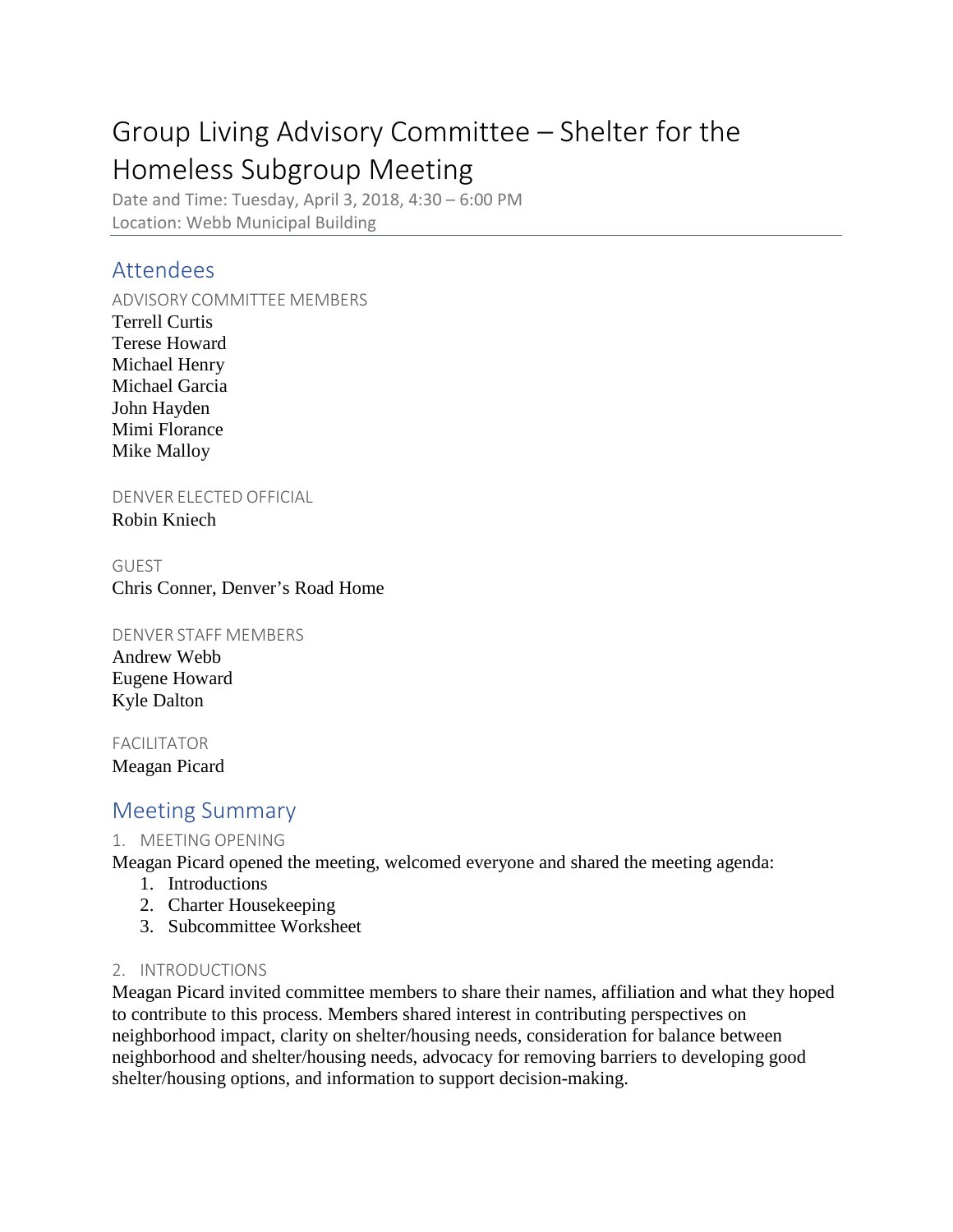## 3. CHARTER HOUSEKEEPING

Meagan shared that the Definition of Success has been edited in response to kick-off meeting comments and asked committee members to review and consider it for discussion at the next full committee meeting. She also shared that the agreements page had been updated to incorporate input from the kick-off meeting and asked members to sign it. Several members provided signed agreements, and we'll reach out for those we have not received.

#### 4. WORKSHEET DISCUSSION

Discussion opened around these questions: *Where have you experienced challenges with the zoning code as it relates to shelters for the homeless? What's needed that's not currently allowed (regarding group living arrangements)?*

Challenges identified:

- a. Relocating to a temporary space is a challenge related to definitions under group living (Transitional Housing) less than 2 years and shelters. Some facilities do both. One overnight accommodation is not the same as temporary housing (less than two years).
- b. Majority of facilities are co-locating services, programs, storage needs, professional services for clients and conflicts between short and long-term shelter/transitional housing. "I hear communities ask for a depth of services within facilities, not fewer." "The places we've seen succeed are those that are smaller with wrap-around services. The ones we see causing more challenges are the larger ones that are mono-purpose. Our code should be promoting best practices."
- c. Two-year deadline is arbitrary. (HUD is moving away from this timeframe requirement.) Transitional Shelter vs Transitional Housing vs. Permanent Housing.
	- NEED: maybe we need a "transitional shelter" category or definition.
	- Clarifications on shelter types from provider perspective: Emergency Shelter (night to night), Emergency Plus, 24 hour shelter (open day and night) and long-term shelter (longer term, case management).
	- Transitional Housing is where the 2-year limit kicks in (Dorm environment, 1 to 2-year program; long-term temporary; new name being used: "bridge housing")
- d. Coastal Issues that could find their way to Denver: RV Homelessness. We don't have any way to address this kind of homelessness
- e. Quality of facilities is a concern.
- f. The need for repeated extensions is a problem.
- g. Council Districts are not an appropriate tool for shelter use spacing, as they are redrawn at least once every 10 years per City Charter.

Questions raised:

- a. What is our goal as a city? Emergency rescue or transitions out of homelessness? Are we really talking about flavors of Transitional Housing?
- b. What is the code trying to protect? Prevent? Still Relevant? What are the purposes of the restrictions? Do we still need distinctions?
- c. How a shelter is defined by the services provided what was the purpose of this? Do we still need it? There needs to be supportive services.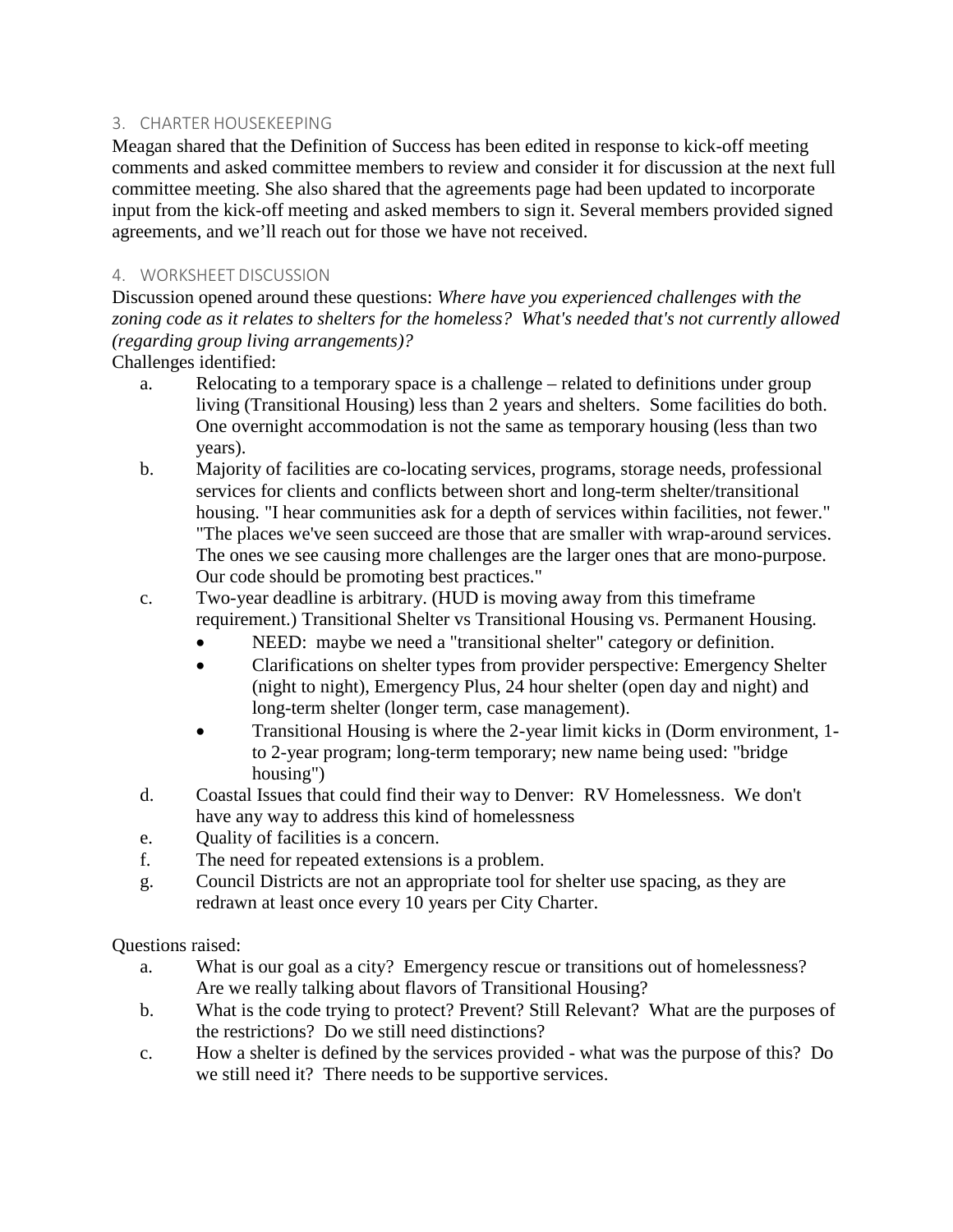- d. Are most facilities providing diverse services? Answer: programs are headed in that direction. (See item b. under "challenges identified" above.)
- e. What is the population of persons exp. Homelessness? Answer: 5,100 7 County Metro Area; approx. 3,300 in Denver.

Scope clarifications made:

a. Housing and Emergency services are totally different. Income restricted housing is not a shelter, no matter the owner/operator , thereforenot in scope of the project. Transitional housing, after group discussion, was determined to be within the scope of the subcommittee.

Following open discussion, the group discussed what we are trying to achieve with our population and what are we trying to achieve through zoning, as well as related best practices and the gap between current code and these goals and best practices. The following table represents that discussion:

| What we are trying to achieve                                            |                        |                   |                     |
|--------------------------------------------------------------------------|------------------------|-------------------|---------------------|
| Safety (emergency                                                        | Path to stable housing | Enable supportive | Be good neighbors   |
| shelter)                                                                 | (for those who are     | services (when    | (respect            |
|                                                                          | ready)                 | needed/desired)   | neighborhood needs) |
|                                                                          |                        |                   |                     |
| <b>Best practices</b>                                                    |                        |                   |                     |
| Offer range of shelter/housing options, along with supportive services;  |                        |                   | <b>TBD</b>          |
| allow shelters to move, evolve, grow and adapt to best practices with as |                        |                   |                     |
| little disruption to people's lives as possible (enable people to        |                        |                   |                     |
| remain/recover in their communities if desired). Options should be       |                        |                   |                     |
| welcoming and dignified.                                                 |                        |                   |                     |
|                                                                          |                        |                   |                     |
|                                                                          |                        |                   |                     |
| Gaps (problems in current code)                                          |                        |                   |                     |
|                                                                          |                        |                   |                     |
| Not enough hours                                                         | Short-term residence   | Support services  | <b>TBD</b>          |
| allowed                                                                  | is problematic; may    | disincentivized   |                     |
|                                                                          | need new category for  |                   |                     |
|                                                                          | transitional. Is       |                   |                     |
|                                                                          | emergency shelter      |                   |                     |
|                                                                          | distinction necessary? |                   |                     |
|                                                                          |                        |                   |                     |
| Code citations for gaps/problems identified                              |                        |                   |                     |

Assignment given to committee members: Consider above table and identify specific issues in code that are barriers to what we are trying to achieve and to implementing best practices. Additional issues will be added in future subgroup meetings.